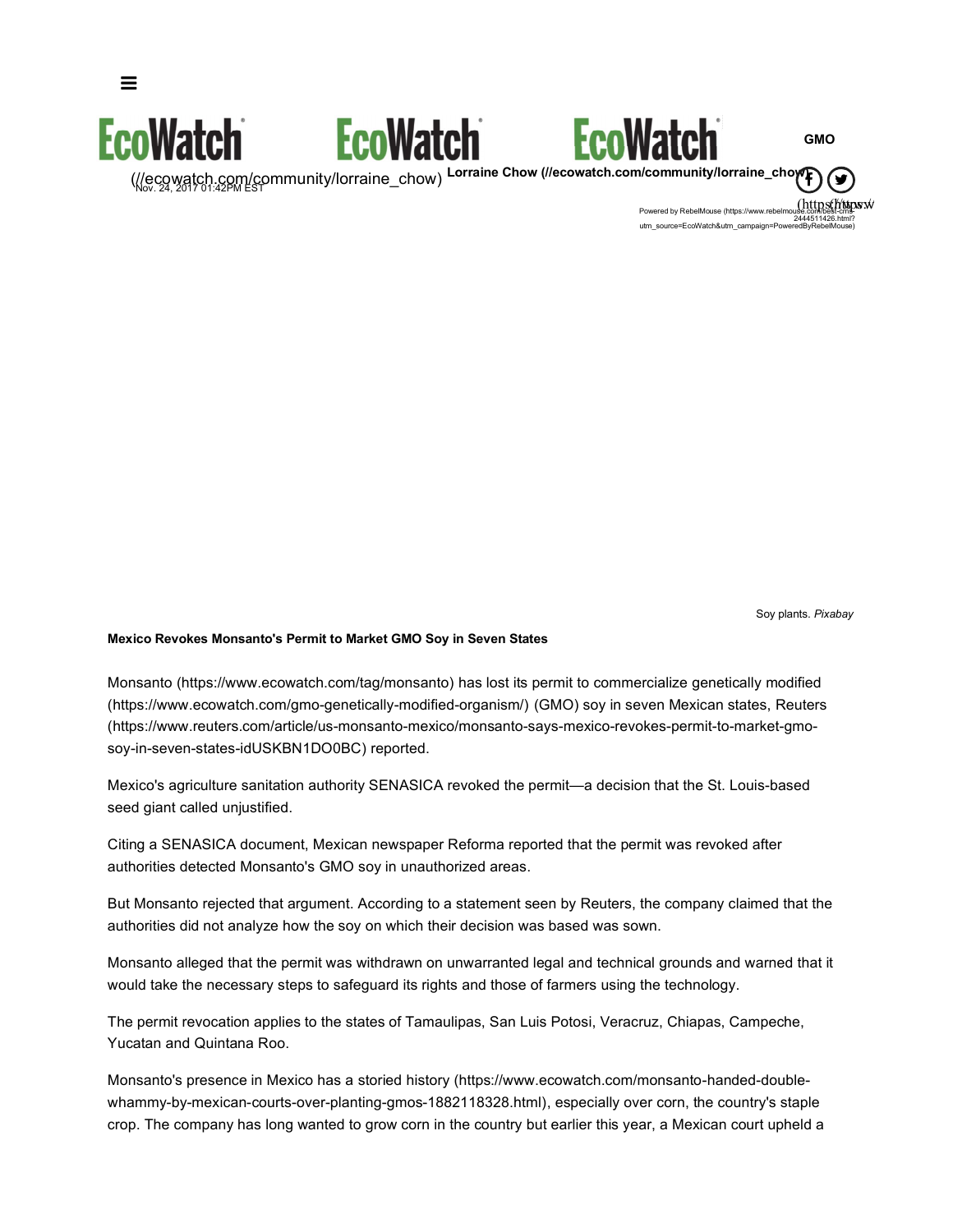2013 ruling that stopped even pilot plots of GMO corn over how it could affect the environment, Reuters (https://www.reuters.com/article/us-mexico-monsanto/monsanto-sees-prolonged-delay-on-gmo-corn-permits-inmexico-idUSKBN15E1DJ) reported then.

### **RECOMMENDED**

Monsanto Ignored Warnings About Dicamba Risks as Far Back as 2011 (https://www.ecowatch.com/monsantodicamba-warnings-2508117163.html)

Monsanto Pulls Launch of New Pesticide After Skin Rash Complaints (https://www.ecowatch.com/monsantonemastrike-skin-2505418910.html)

Report: Global Food Chain Increasingly Threatened by Corporate Consolidation (https://www.ecowatch.com/corporations-global-food-2504858599.html)

**Show Comments ()**

### ↑ ヺ の ヹ +

(httpshittps://tenible?estteotrtt/pee/t2eate/button/?

spons**ble https://www.ecouple.com**/mexico-

revok<del>es%</del>20Revokes%

mon**saFf‱8**9Monsanto%

perm2tFww2w7s<del>&</del>6owatch.com%

2512**2Fi06270121etmrlik%**ext=Mexico%

20Rerevokeee‱

20 M**onsa SamMaa**sket %

27s%perm2t0GMO%

20Pe2b1122096y%html&media=https://assets.rbl.ms/15502993/600x.jpg&description=Mexico%

20to%20Re20oi**ke/s**%

20M**arket@Kessente M**%

20GMOS%20States&body=https://www.ecowatch.com/mexico-

20So2**,017emendikes**-

20in% 20to% monsantos-

20Se2**@Market**f1%-

20St**ates&)D1%**210671.html)

20Soy%

20in%

20Seven%

20States)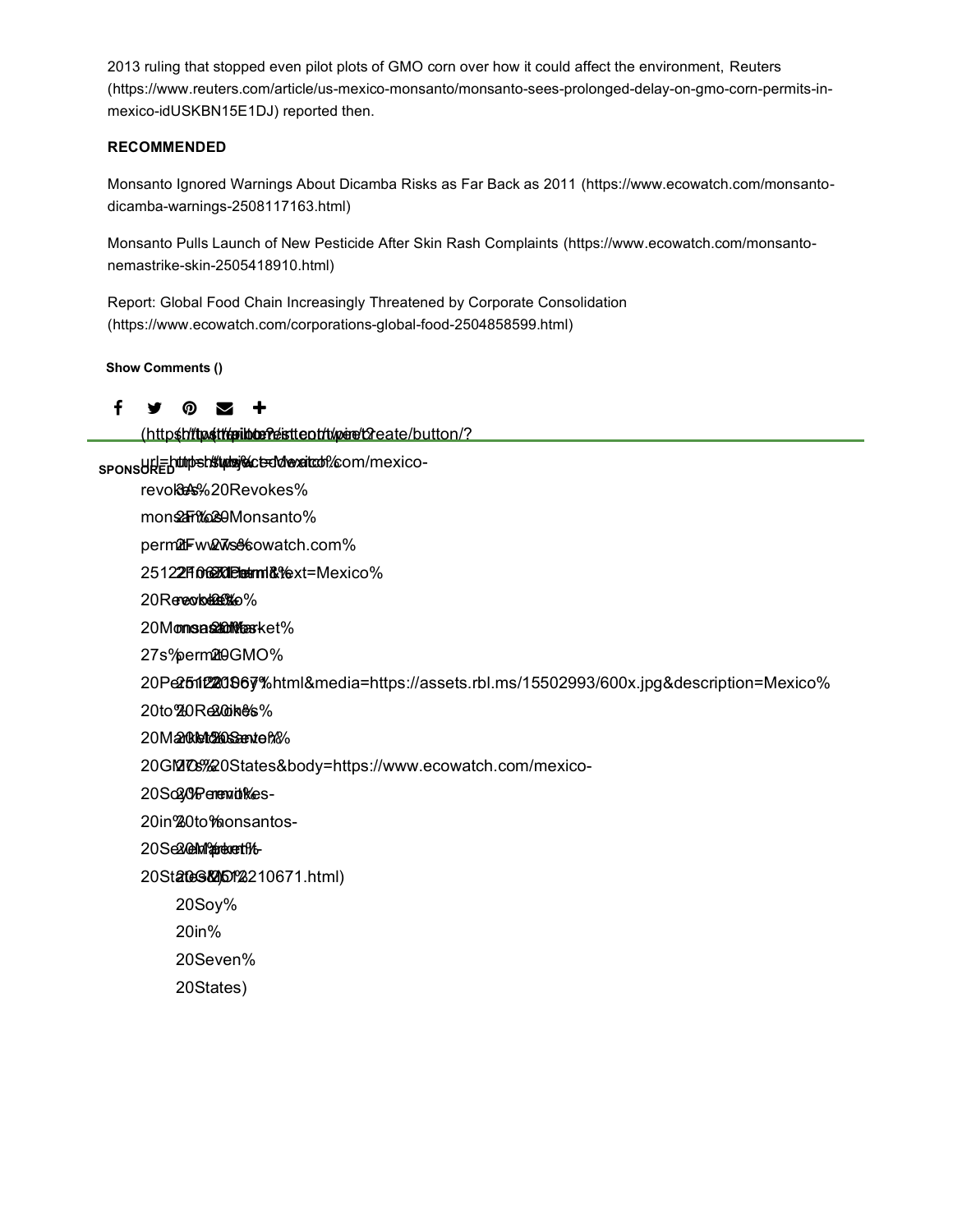img.youtube.com (https://img.youtube.com/vi/1yqDSQmbHZ8/maxresdefault.jpg)

# **Underground Farm Pays Rent in Heat it Supplies to Building Above (https://www.ecowatch.com/underground-farm-sweden-2515934438.html)**

Vertical farms (https://www.ecowatch.com/tag/vertical-farms) have been touted as a way to feed a rapidly urbanizing world population (I've waxed poetic (https://www.ecowatch.com/5-ways-vertical-farms-are-changingthe-way-we-grow-food-1882019986.html) about them myself.) Critics (https://www.salon.com/2016/02/17/enough\_with\_the\_vertical\_farming\_partner/) of the trending technology, however, contend that these energy-intensive hubs are too costly and perhaps impractical to maintain.

Sure, the naysayers have a point, but what if vertical farms did more than just feed mouths? In Stockholm, Sweden, the Plantagon (http://www.plantagon.com/) CityFarm located in the basement of the iconic DN-Skrapan building in the Kungsholmen district has a whole other purpose besides nourishing the office workers on site—the farm also recycles its heat to warm the offices above.

**Keep reading...**